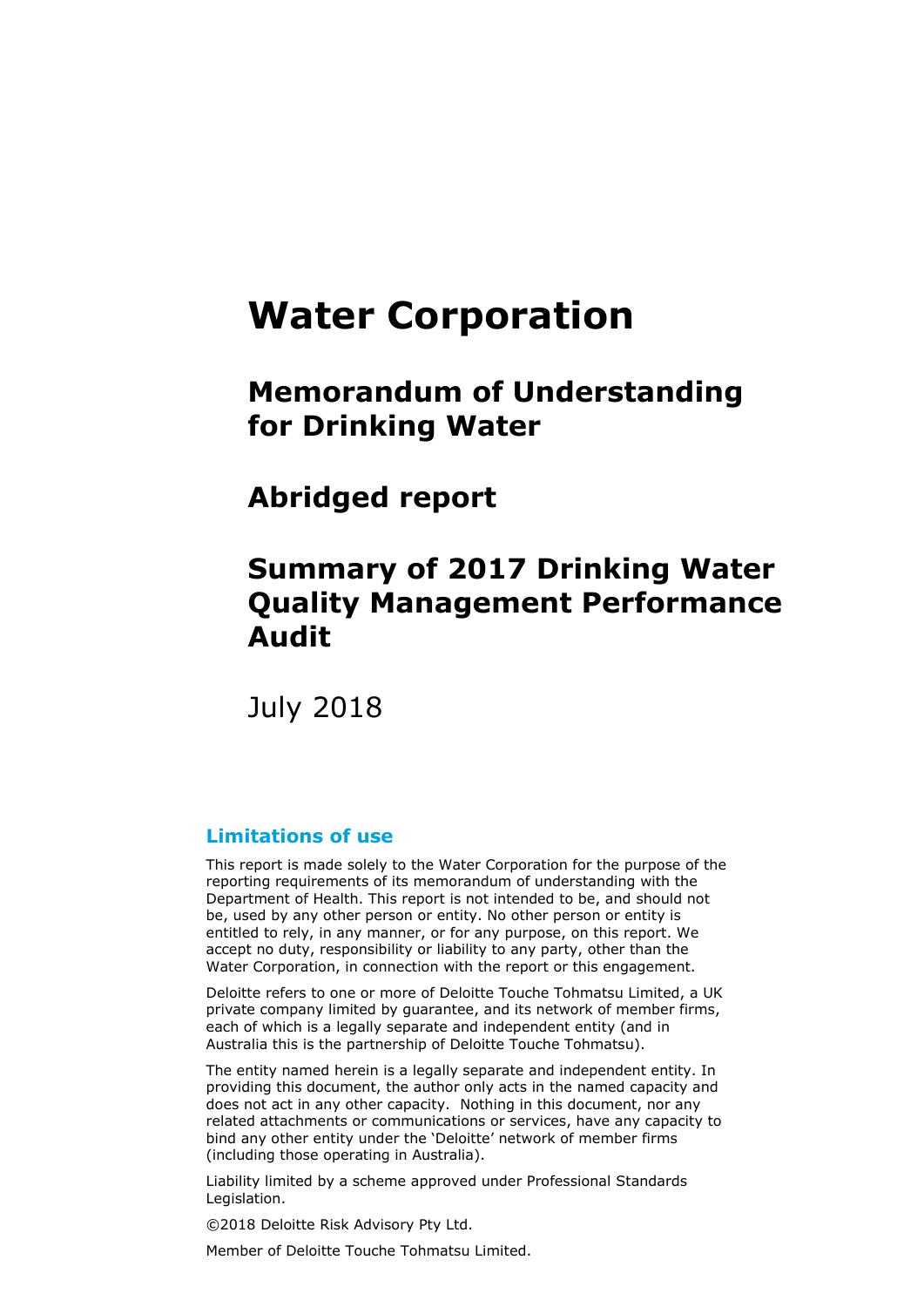## **Purpose**

On 5 November 2007, the Department of Health (**the Department**) and the Water Corporation (**the Corporation**) entered into a Memorandum of Understanding for Drinking Water (**MoU**) for managing drinking water quality in the Corporation's area of control. Section 16.5 of the current MoU provides for the Department to conduct a performance audit of the Corporation's systems and databases used to manage and report drinking water quality. The Department commissioned this audit to cover the five year period from 1 July 2012 to 30 June 2017. This report is an abridged version, which presents the purpose, scope and results, of the full report regarding the performance audit.

## **Scope**

This performance audit has been conducted in accordance with the Objective and Scope Statement (refer Appendix A) accepted by the Senior Policy Officer, Department of Health and the Manager Water Quality, Water Corporation.

This report should be read in the context of the "Statement of responsibility" detailed in this report.

## **Results**

#### **Objective 1**

*S010's interpretation and application of 2004 Australian Drinking Water Guidelines and the Department's directions*

#### *Regional compliance with S010, S097, SPOM, Drinking Water Sampling Procedures and Binding Protocols 2, 3 and 4 of the MoU*

Through our examination of key documents, discussions with key stakeholders, examination of the Corporation's Water Quality Management System (**WQMS**), observations of related processes, procedures and operations, and sample testing, nothing came to our attention to indicate that the Corporation had not maintained, in all material respects, during the period 1 July 2012 to 30 June 2017:

- Its "Drinking Water Quality Performance" S010 manual to accurately interpret and apply the combined requirements of the:
	- o ADWG (2004)
	- o Additional directions by the Department of Health.
- Practices, which resulted in nominated regions complying with:
	- o S010 Drinking Water Quality Performance
	- o Drinking Water Sampling Procedures
	- o The requirements of the SPOM and S097
	- o Binding Protocols 2, 3 and 4 of the MoU as appropriate.

We note that no events have occurred during the audit period that resulted in the need to implement the Joint Agency Coordination Plan (**JACP**).

#### **Objective 2**

#### *Adequacy and effectiveness of WQMS*

Through our examination and testing of WQMS as above and the key components of the Corporation's drinking water quality management processes as described at Objective 1 above, we observed that during the period 1 July 2012 to 30 June 2017, the Corporation:

- Managed and reported on the requirements within S010, Drinking Water Sampling Procedures and Binding Protocols 2, 3 & 4 of the MOU, as appropriate
- Monitored compliance in the regions with these requirements, as appropriate.

#### **Objective 3**

*Adequacy and effectiveness of the implementation of Source Protection Operations Manual (SPOM) and Standard S097*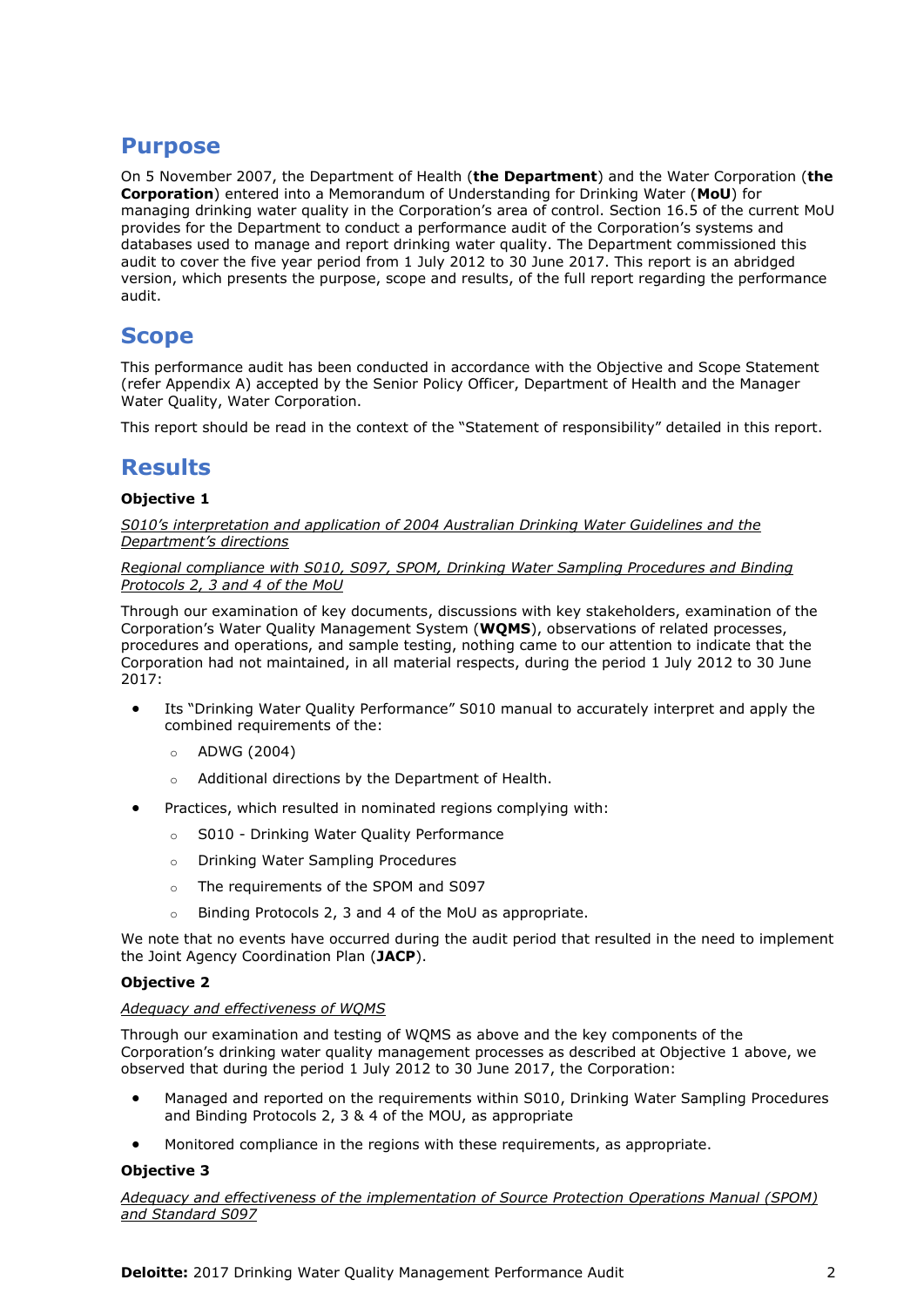#### *Regional compliance with requirements of SPOM and S097*

Through observation, examination of key documents, field visit to a sample of catchments in the North West and Perth regions, discussions with catchment management staff, rangers and staff at the Water Quality Branch (**WQB**), and walkthrough of source protection operations, we observed that the Corporation has demonstrated:

- An understanding of the inherent value in protecting drinking water at source
- A continued commitment to source protection
- Continuous improvement in its methods and practices for managing source protection across its operations.

This audit identified two opportunities for the Corporation to further strengthen the effectiveness of its implementation of SPOM and S097. Those opportunities were presented to management for consideration and action.

#### **Objective 4**

#### *Adequacy and effectiveness of the management framework employed by WQB*

Through examination of key documents, discussions with key stakeholders, examination of WQMS, observations of related processes, procedures and operations in relation to the management framework, we observed that the Corporation:

- Maintained a resourced management structure and assigned responsibilities to staff for managing drinking water quality
- Established and maintained processes and procedures that are designed to facilitate its compliance with the requirements of the MoU in relation to drinking water. The continued support and enhancement of WQMS has further consolidated the Corporation's ability to meet its drinking water quality objectives
- Maintained (with continuous enhancements) its reporting and monitoring mechanism for its drinking water quality obligations
- Continued to demonstrate a strong commitment to monitoring and achieving its compliance with the requirements of the MoU in relation to drinking water.

This audit identified two opportunities for the Corporation to further strengthen the effectiveness of its drinking water quality management framework. Those opportunities were presented to management for consideration and action.

#### **Objective 5**

#### *Follow up of previous audit recommendations*

The three recommendations from the 2012 audit have been addressed and closed out by the Corporation.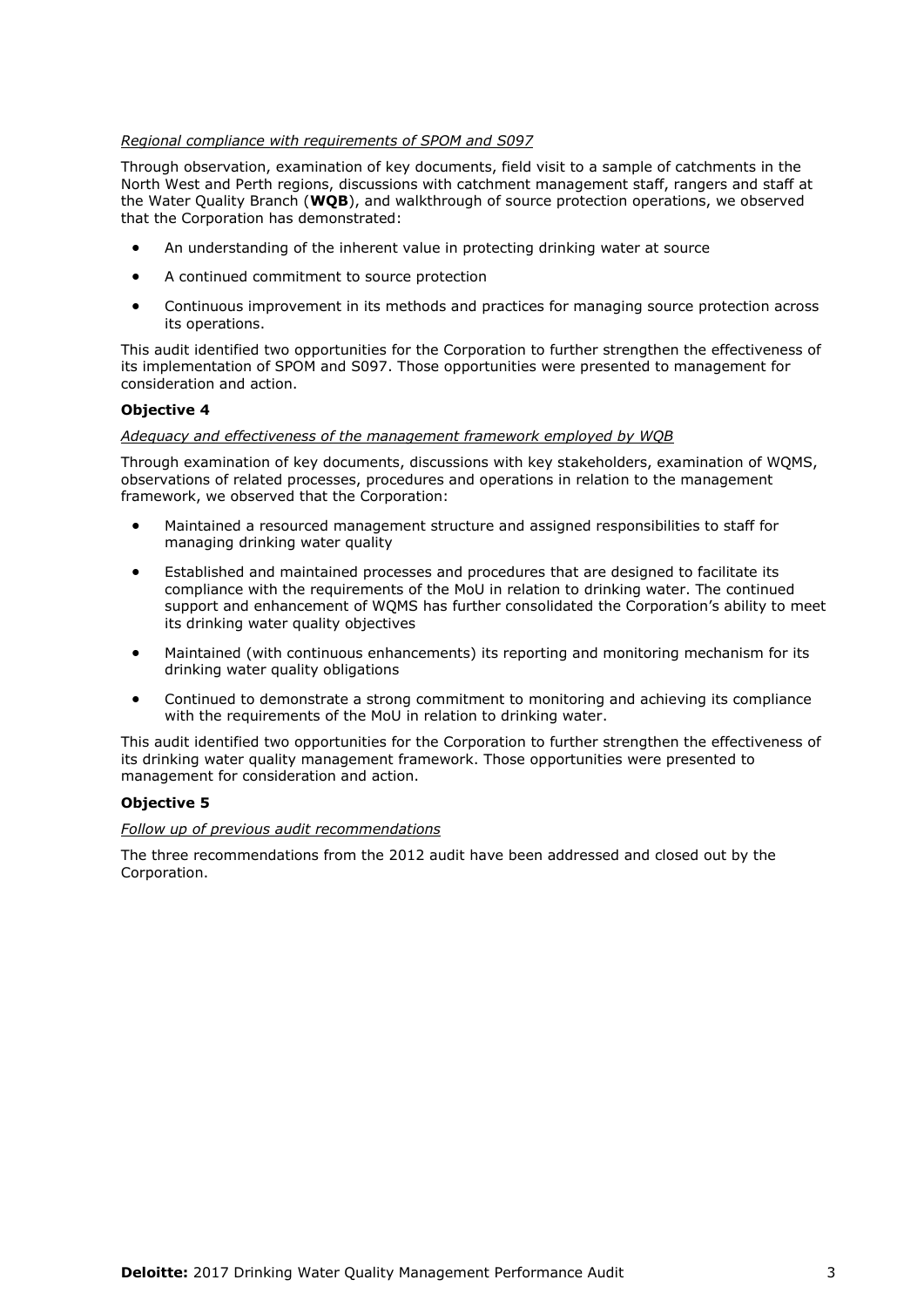# **Statement of responsibility**

This report has been prepared in accordance with the requirements of the Scope and Objective Statement signed in August 2017, the Corporation's general conditions of contract for consultancy services to which Deloitte has agreed, and subject to the following limitations:

- In relation to Objective 1 of this engagement, where a determination of compliance or an assessment of status was required, we conducted our work in accordance with Australian Standard on Assurance Engagements ASAE 3500 "Performance Engagements". Our procedures were designed to provide limited assurance as defined by ASAE 3500, which recognises the fact that absolute assurance is rarely attainable due to such factors as the use of judgment in gathering and evaluating evidence and forming conclusions, and the use of selective testing, and because much of the evidence available to the auditor is persuasive rather than conclusive in nature
- In relation to Objectives 2, 3, 4 and 5 of this engagement, where consideration of adequacy and effectiveness was required, the procedures we performed did not constitute an assurance engagement in accordance with Australian Standards for Assurance Engagements, nor did they represent any form of audit under Australian Standards on Auditing and consequently, no assurance conclusion or audit opinion is provided
- Because of the inherent limitations of any procedure, it is possible that fraud, error or noncompliance may occur and not be detected. We cannot, in practice, examine every activity and procedure, nor can we be a substitute for management's responsibility to maintain adequate controls over all levels of operations and its responsibility to prevent and detect irregularities, including fraud. Accordingly, readers of our reports should not rely on the report to identify all potential instances of procedural deficiencies, which may occur
- Our procedures were not designed to detect all weaknesses in control procedures as they were not performed continuously throughout the period and the tests performed are on a sample basis
- The matters raised in this report are only those which came to our attention during the course of performing our procedures and are not necessarily a comprehensive statement of all the weaknesses that exist or improvements that might be made
- Suggestions for improvement should be assessed by management for their full commercial impact before they are implemented
- Any projection of the evaluation of the control procedures to future periods is subject to the risk that the systems may become inadequate because of changes in conditions, or that the degree of compliance with them may deteriorate.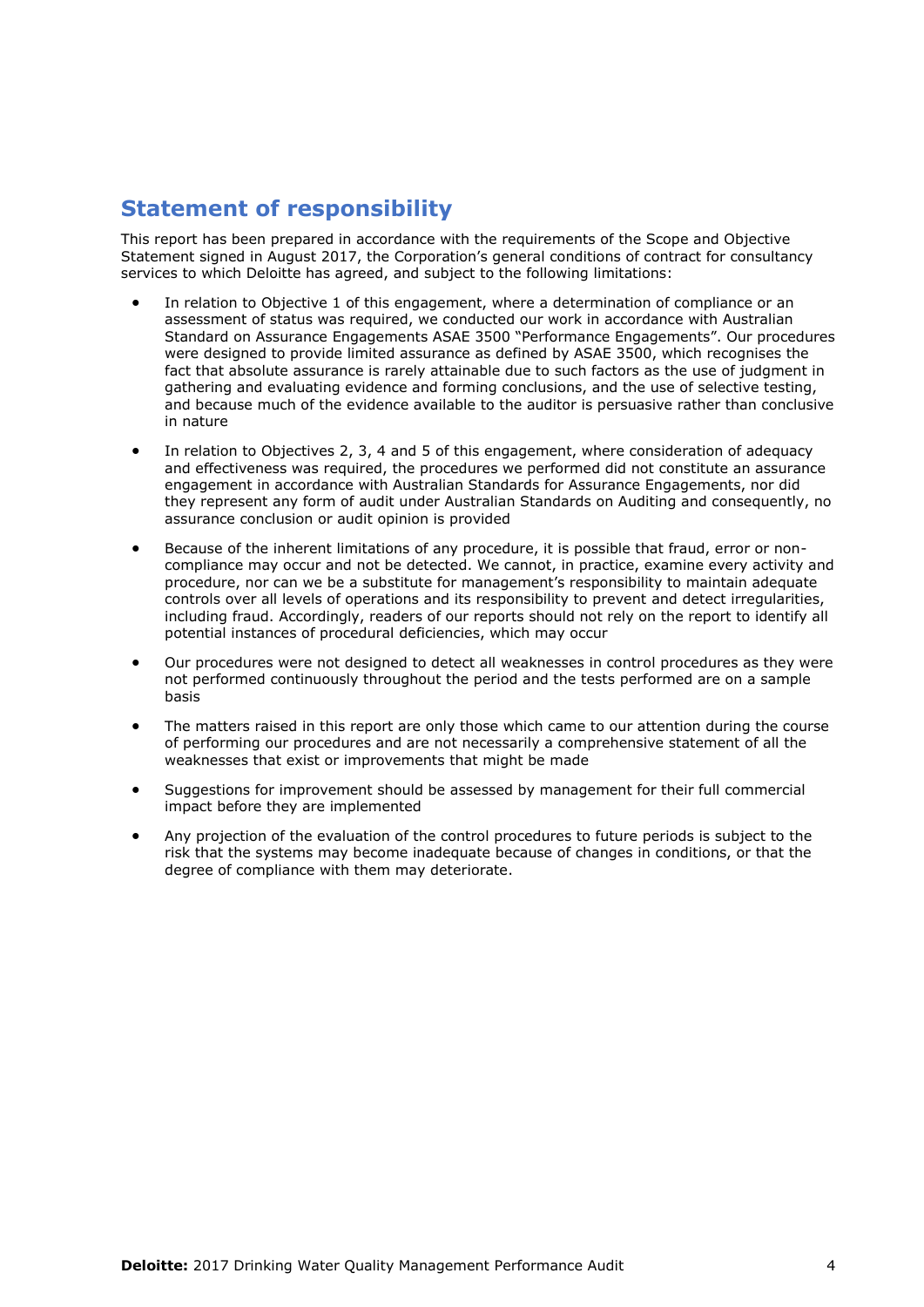# Appendix A - Objective and scope statement



Government of Western Australia Department of Health **Public Health** 

#### **Background**

On 5 November 2007 the Department of Health and Water Corporation entered into a Memorandum of Understanding for Drinking Water (MoU).

Section 16.5 of the MoU states that the Department may conduct an audit of the Corporation's systems and data bases used to manage and report drinking water quality in relation to the following sections of the MoU:

- Section 4.0 Administration of Drinking Water Quality
- Section 6.0 Systems Analysis and Management
- Section 7.0 Materials and Chemicals
- Section 8.0 Data Exchange
- Section 9.0 Events of public health significance

The audit report should include recommendations for improvements where appropriate.

Schedule 1 of the MoU sets out the Drinking Water Quality Requirements that the Water Corporation is formally required to meet in its Operating Licence with the Economic Regulation Authority. This audit should in part aim to fulfil this requirement.

Binding Protocol 2 of the MoU lists the Water Quality Management Processes and Procedures that enable the Water Corporation to demonstrate compliance with Schedule 1 and any additional direction given by the Department of Health.

The principal drinking water quality management operating manuals used by the Water Corporation are:

- **S010 Drinking Water Quality Performance**
- Drinking Water Sampling Procedures Manual
- S097 Source Protection Operations
- Source Protection Operations Manual (SPOM)

A computerised Water Quality Management System (WQMS) is used throughout the Water Corporation to apply the requirements prescribed by Standard S010 Drinking Water Quality Performance.

The Chief Executive Officers shall endorse the audit report and timetable for improvements. The responsible officers (Director Environmental Health, Department of Health and Manager Water Quality, Water Corporation) shall provide regular progress reports.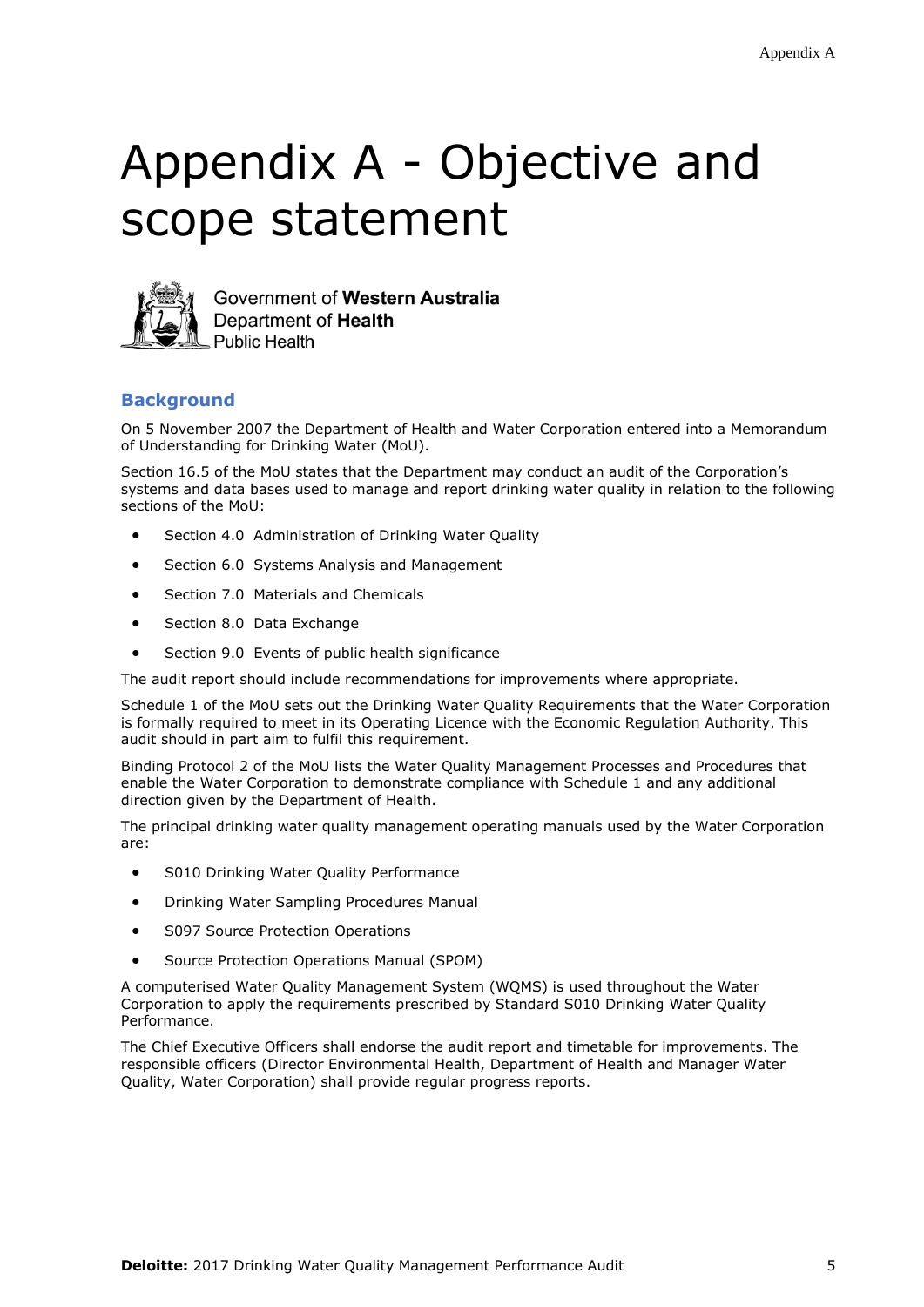#### **Objectives**

1. To determine whether:

- the "Drinking Water Quality Performance" Standard S010 accurately interprets and applies the combined requirements of the:
	- Australian Drinking Water Guidelines as published in 2004;
	- Any additional directions given by the Department of Health;
- nominated regions comply with the directions contained within S010 to a locality or zone level;
- nominated regions comply with Drinking Water Sampling Procedures Manual;
- nominated regions comply with the requirements of the SPOM and S097;
- nominated regions comply with Binding Protocols 2, 3 and 4 of the MoU as appropriate.
- 2. To assess the adequacy and effectiveness of the Water Quality Management System (WQMS) to:
	- manage and report on the requirements within S010, Drinking Water Sampling Procedures and Binding Protocols 2, 3 and 4 of the MoU as appropriate;
	- enable the Corporation to monitor compliance in the regions with these requirements, as appropriate.
- 3. To assess the adequacy and effectiveness of the Water Corporation's implementation of the SPOM and Standard S097 within the catchment areas of the nominated regions to:
	- manage and report on the requirements of the standard;
	- enable the Corporation to monitor activities within each catchment area.
- 4. To assess the adequacy and effectiveness of the management framework employed by the Water Corporation's Drinking Water Quality Process Manager, the Water Quality Branch (WQB)
- 5. To follow-up on the implementation of the previous audit recommendations.

#### **Scope and Focus**

The scope of the audit covers:

- the "Drinking Water Quality Performance", S010 manual;
- the Source Protection Operations Manual (SPOM) and S097;
- visits to the North West and Perth Metro Alliances;
- testing transactions over the period 1 July 2012 to 30 June 2017;
- testing the reliability and integrity of Binding Protocol 2 reporting over the period 1 July 2012 to 30 June 2017;
- the computerised Water Quality Management System (WQMS);
- the management framework administering:
	- S010 "Drinking Water Quality Performance";
	- the Water Quality Management System (WQMS); and
	- Drinking Water Sampling Procedures
	- within the WQB Central Office, the North West Region and Perth Metro Alliances;
- the implementation of the 2012 Drinking Water Quality Management Audit recommendations.

The audit will test whether:

- Under S010 and Binding Protocol 2:
	- sampling programs are consistent with S010;
	- samples are taken in accordance with the sampling programs;